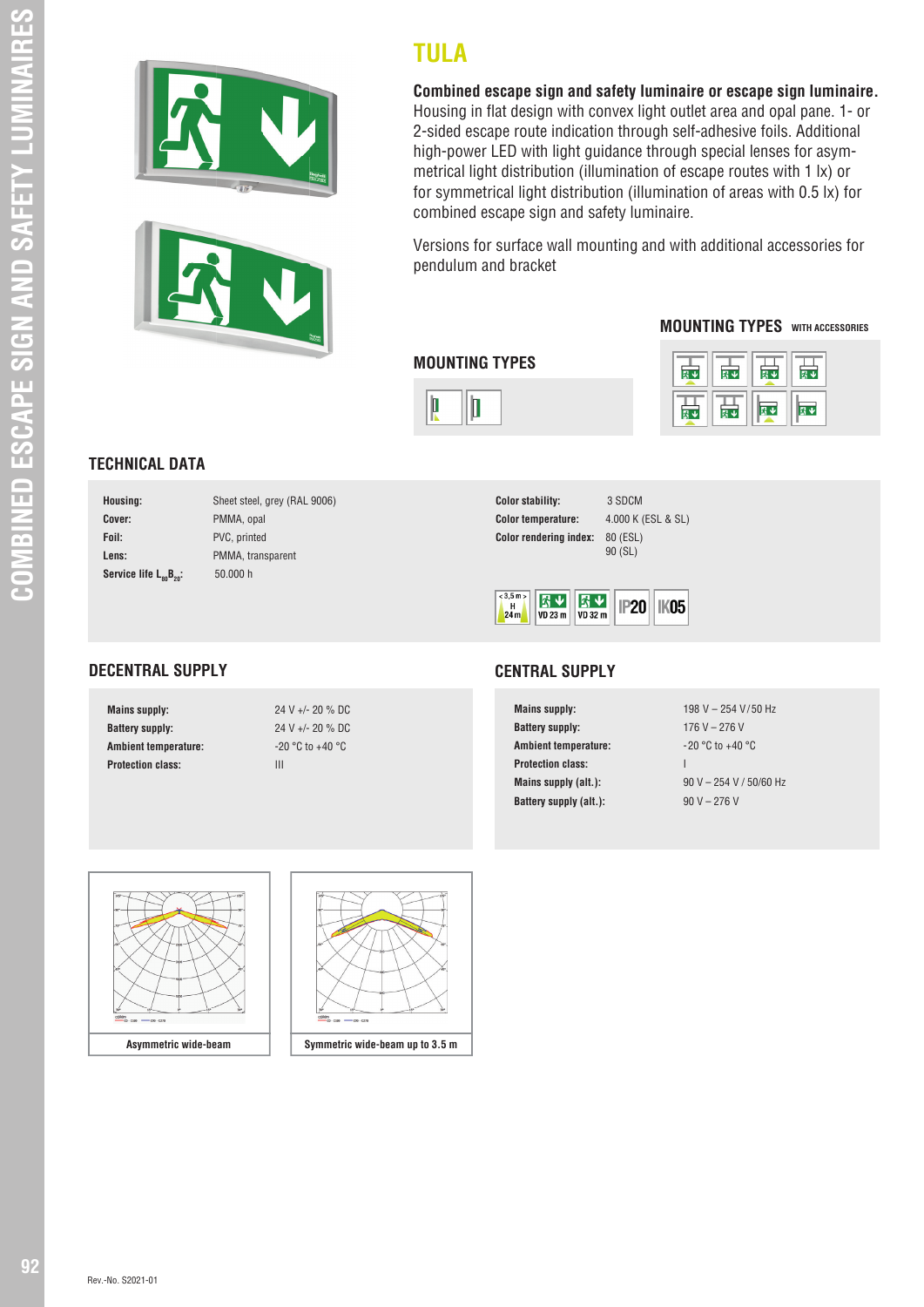# **DECENTRAL SUPPLY**

| Sicuro24   |  |
|------------|--|
|            |  |
| Order code |  |

# 图文



Surface wall mounting with 2 changeable lenses (1-sided escape route indication / illumination) or surface wall mounting (1-sided escape route indication)

 $\overline{v}$ 

| 32025                                                                                                                                                                              | 23 <sub>m</sub>  | 24                 | -                             | 2.2W  |
|------------------------------------------------------------------------------------------------------------------------------------------------------------------------------------|------------------|--------------------|-------------------------------|-------|
| 32027                                                                                                                                                                              | 32 <sub>m</sub>  | 48                 |                               | 4.3 W |
| 32028 <sup>2</sup>                                                                                                                                                                 | 32 <sub>m</sub>  |                    | <b>Escape route</b><br>330 lm | 8.1 W |
|                                                                                                                                                                                    |                  | $48 + 1$           | Area 3.5 m<br>361 lm          |       |
| Pendulum mounting adaptor with 2 changeable lenses (2-sided escape route indication /<br>illumination) or pendulum mounting adaptor (2-sided escape route indication) <sup>1</sup> |                  |                    |                               |       |
| 32026                                                                                                                                                                              | 23 <sub>m</sub>  | 24                 |                               | 22W   |
| annan                                                                                                                                                                              | 00 <sub>na</sub> | $\Lambda$ $\Omega$ |                               | 1.011 |

| 32029              | 32 <sub>m</sub> | 48       | $\overline{\phantom{a}}$      | 4.3 W |  |
|--------------------|-----------------|----------|-------------------------------|-------|--|
|                    | 32 <sub>m</sub> |          | <b>Escape route</b><br>330 lm |       |  |
| 32030 <sup>2</sup> |                 | $48 + 1$ | Area 3.5 m<br>361 lm          | 8.1 W |  |

| Sicuro230<br>Order code                                    | VD |  |
|------------------------------------------------------------|----|--|
| Surface wall mounting with 2 changeable lenses (1-sided es |    |  |

**ËËURO** 



Surface wall mounting with 2 changeable lenses (1-sided escape route indication / illumination) or surface wall mounting (1-sided escape route indication)

**CENTRAL SUPPLY**

| 31025              | 23 <sub>m</sub> | 24       | -                             | 5.8 VA / 2.5 W  |
|--------------------|-----------------|----------|-------------------------------|-----------------|
| 31027              | 32 <sub>m</sub> | 48       | -                             | 9.4 VA / 4.7 W  |
| 31028 <sup>2</sup> | 32 <sub>m</sub> | $48 + 1$ | <b>Escape route</b><br>330 lm |                 |
|                    |                 |          | Area 3.5 m<br>361 lm          | 17.7 VA / 8.8 W |

Pendulum mounting adaptor with 2 changeable lenses (2-sided escape route indication / illumination) or pendulum mounting adaptor (2-sided escape route indication)<sup>1</sup>  $\overline{\phantom{a}}$ 

| 31026              | 23 <sub>m</sub> | 24       | $\overline{\phantom{a}}$      | 5.8 VA / 2.5 W  |
|--------------------|-----------------|----------|-------------------------------|-----------------|
| 31029              | 32 <sub>m</sub> | 48       | -                             | 9.4 VA / 4.7 W  |
| 31030 <sup>2</sup> | 32 <sub>m</sub> | $48 + 1$ | <b>Escape route</b><br>330 lm |                 |
|                    |                 |          | Area 3.5 m<br>361 Im          | 17.7 VA / 8.8 W |

1 Please order additional required accessories for pendulum and bracket separately. Luminaires with pendulum mounting adaptor are needed for all types of pendulums as well as the bracket.

<sup>2</sup> Luminaire is equipped with 2 separate monitoring and control modules. The operating modes of the two monitoring and control modules for illumination of the escape sign resp. the escape signs and the escape routes resp. areas are separately configurable.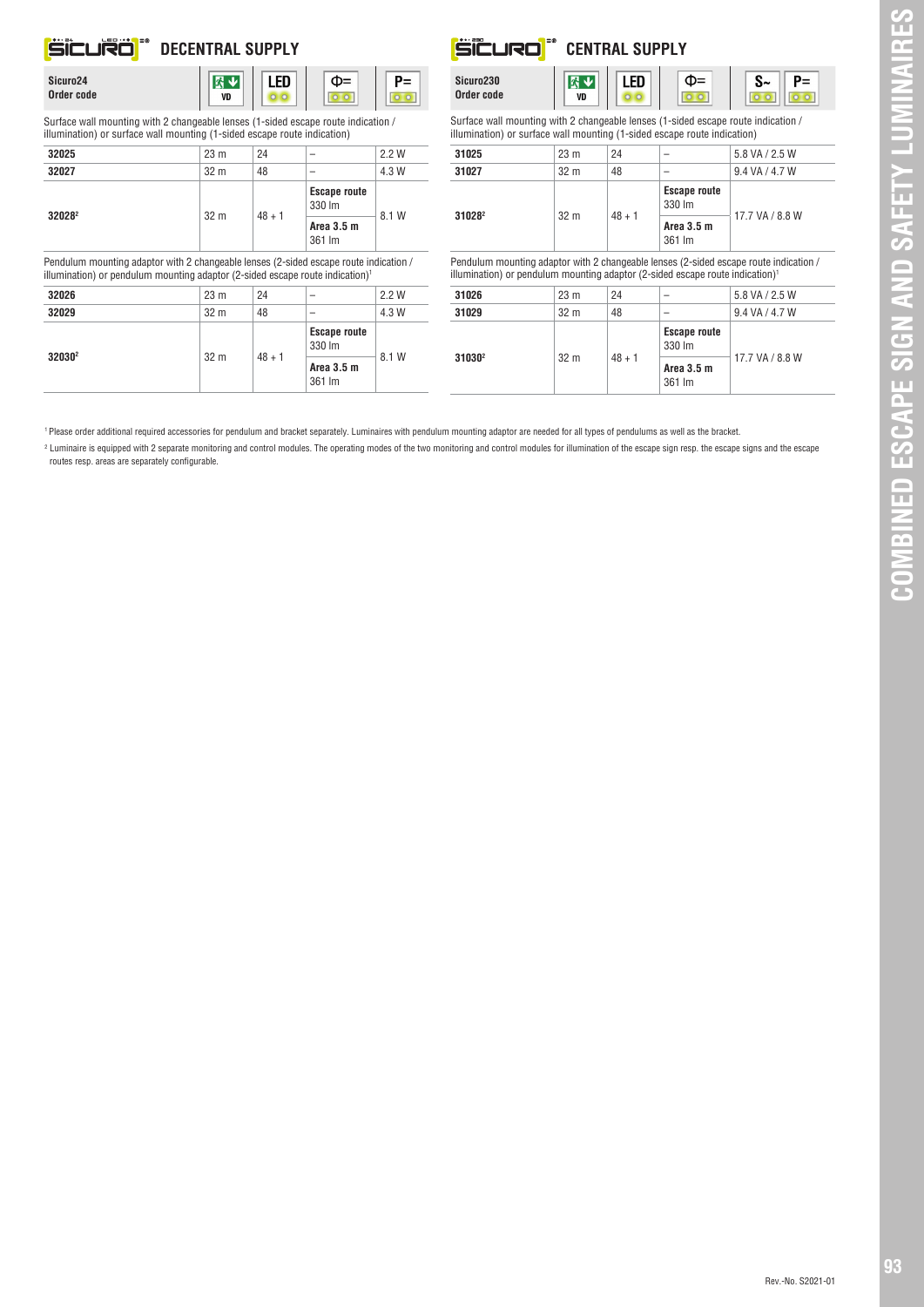